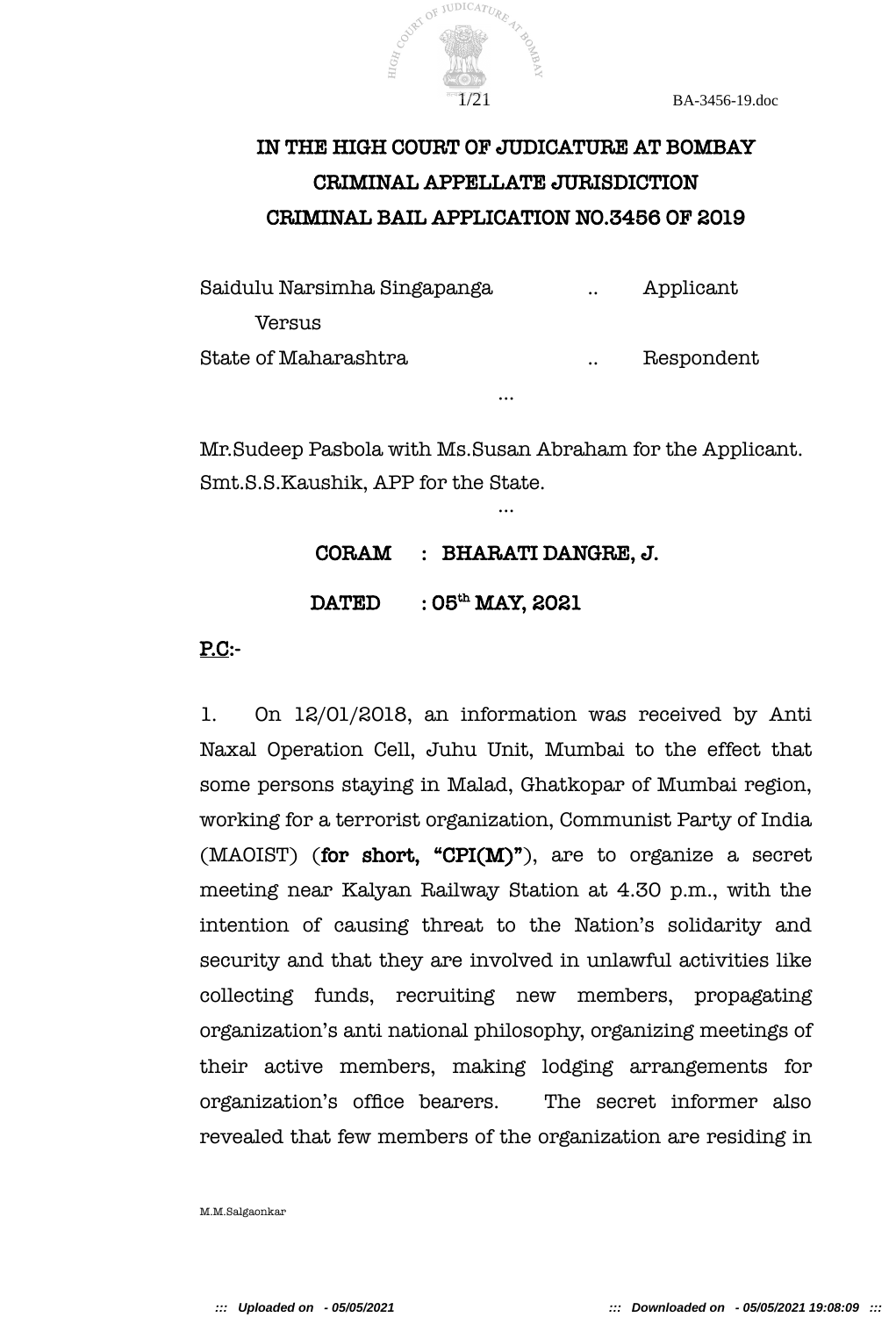Pantngar, Vikhroli and Dombivali area as well.

COURT OF JUDICATURE

Tipped as above, the information was conveyed to the senior officers, who gave instructions to have a police team deputed at Kalyan Railway Station alongwith the secret informer. On reaching the spot alongwith the informer, at around 5.30 p.m., the informer pointed towards one person standing near Station Master's offce and he was pointed out as the person working for the organization and its offce bearers and the informer was permitted to leave. Police team approached the suspect and probed him, but he gave evasive answers. This person, on subsequent investigation, revealed his name as Ajay Dasari. He was brought to ATS Unit, Juhu where he disclosed his real name as Krushna @ Ajay @ Mahesh Lingayya Ghoshka @ Venugopalan and also disclosed names of his associates, residing at Kamraj Nagar, Vikhroli and Sion Koliwada, who were working for CPI(M). The persons named were detained and further inquiry was carried out with an outcome that they were active members of a banned organization, namely, CPI(M) and aimed at posing threat to the Nation's security and solidarity.

2. The offence was therefore registered on the complaint of PI Bhaskar Kadam against 7 accused persons under Section 20, 38, 39 of the Unlawful Activities (Prevention) Act, 1967 (for short, "UAPA"). Subsequently, Sections  $13(1)(a)$ ,  $13(1)$ (b), 16, 18(a), 18(b), 19 and 40 of UAPA as well as Sections 465, 468 and 471 of the Indian Penal Code (for short, "IPC") came to be added.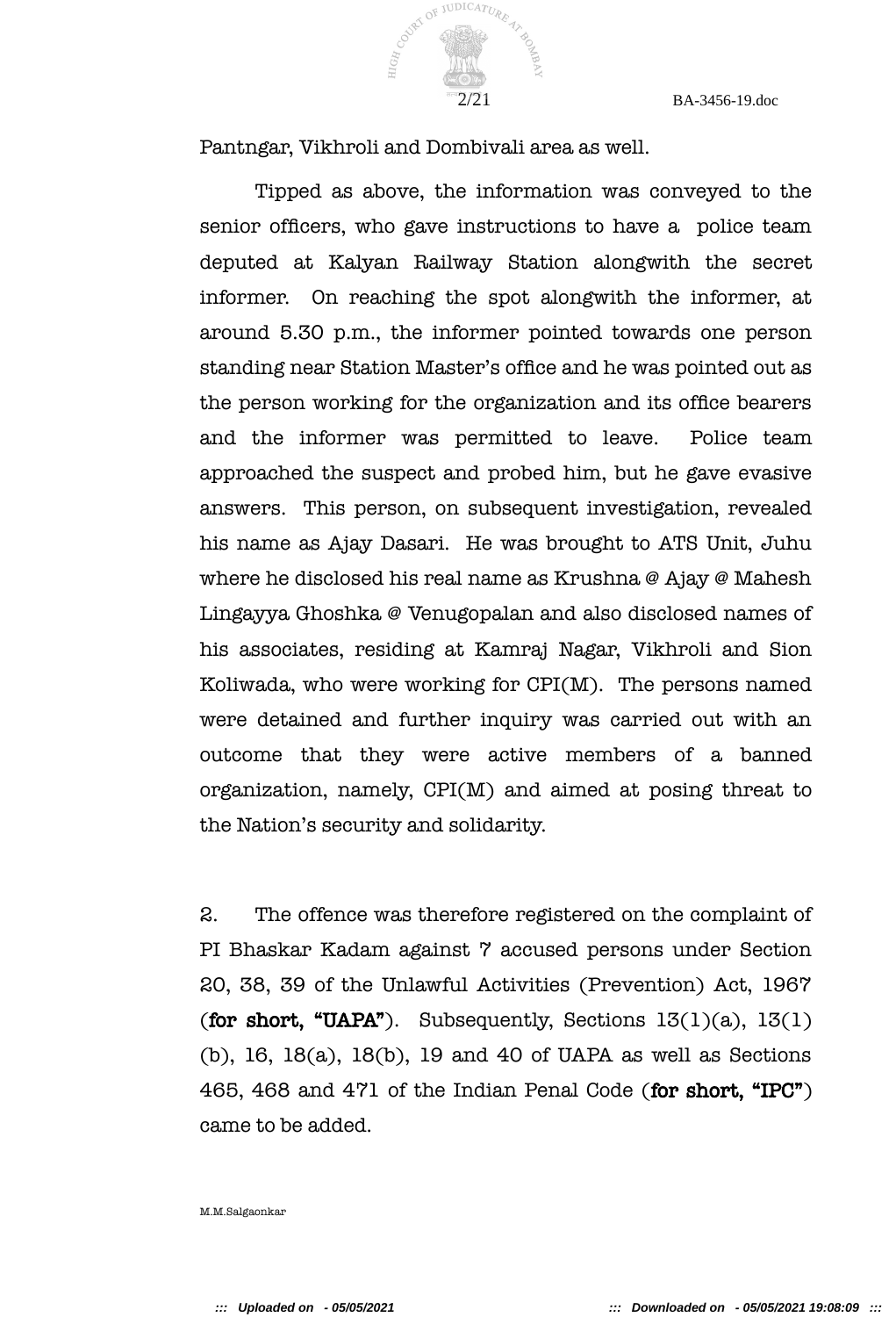

It is in connection with the said C.R. being registered as C.R.No.2 of 2018 registered by ATS Police Station, Kalachowki, Mumbai, the applicant is seeking his release on bail being arraigned as accused No.8. He came to be arrested on 05/02/2018 and the learned counsel Mr.Pasbola would submit that he is in jail since the date of his arrest. The charge-sheet was fled in the said C.R. against 8 accused persons, including the applicant on 03.05.2018 and presently the case is registered as MCOCA Special Case No.11 of 2018.

3. The submission of learned counsel Mr.Pasbola is that the applicant is not charged under the provisions of the Maharashtra Control of Organised Crime Act, 1999 (for short, "MCOCA"). The learned counsel would submit that the applicant is not named in the FIR and he was arrested much later after the crime was registered and on his arrest, nothing incriminating is seized from him. According to Mr. Pasbola, on the basis of the statements of the witnesses, the applicant is roped in as a mistaken identity in place of Saidulu Gondrigalla, who has been charge-sheeted in departmental proceedings by the Reliance Energy Group and the applicant is not the same person.

According to Mr.Pasbola, the charges levelled against the applicant in the charge-sheet are three fold; (a) that the applicant/accused has deliberately, unlawfully stopped the work of Reliance Energy Company for one day (i.e. on 19/12/2017), which provides essential services and thereby acted by disrupting the essential services, (b) the applicant/accused by himself has provided the shelter to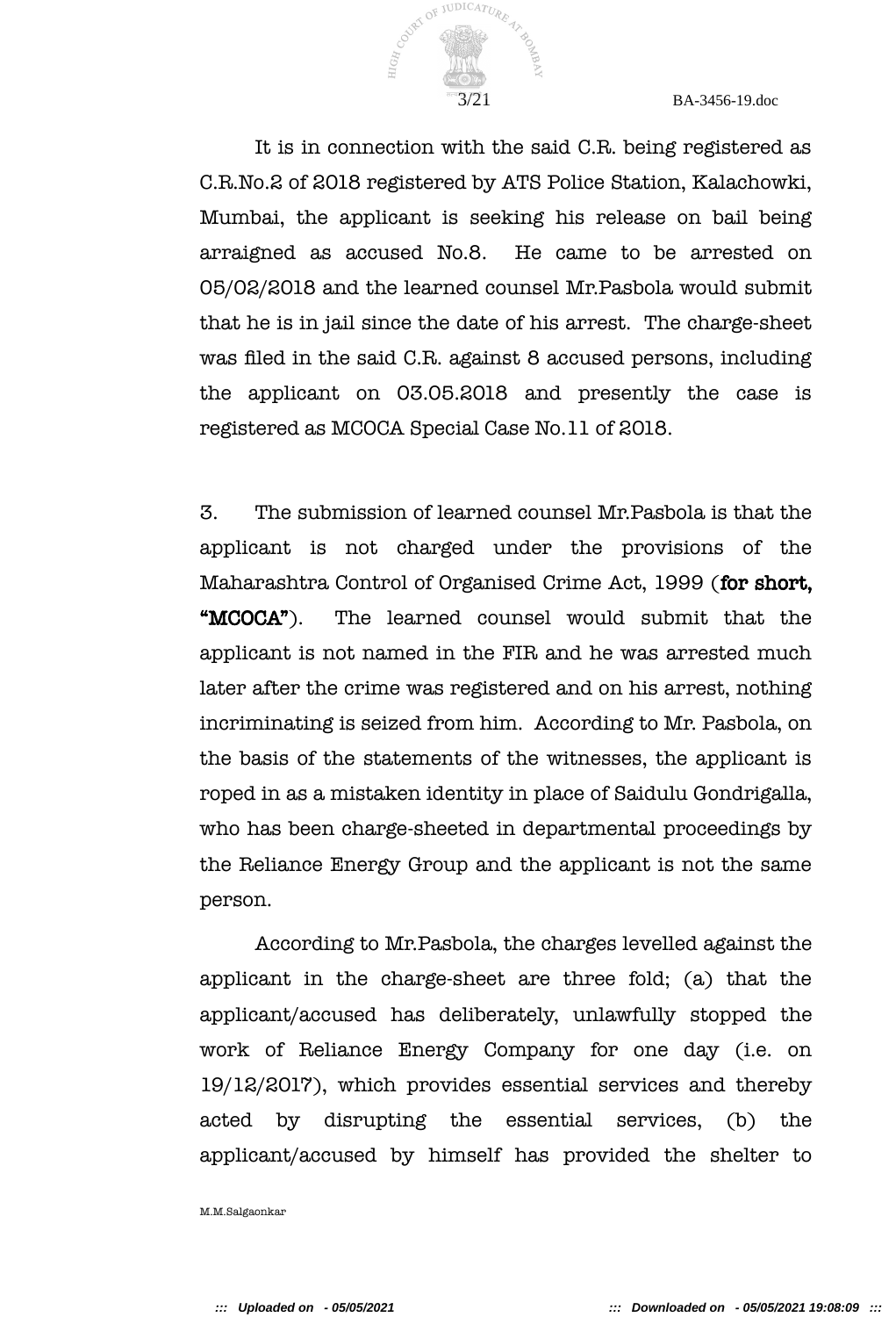

accused No.1 and helped in concealing his identity knowing fully that accused No.1 is involved in terrorist activities. And (c) the applicant/accused told the contractors of Reliance Company that he is a Naxalite and thereby pressurized them to provide fnancial help to the banned organization CPI(M). The learned counsel Mr.Pasbola would submit that though the charge-sheet compile statements of various persons, where the applicant has been named, none of the statement implicates him in the offence alleged against him and, particularly, the offence under UAPA. The applicant, according to Mr.Pasbola, was never issued a show-cause notice/charge-sheet nor he was he suspended by his employer prior to his arrest. According to the learned counsel, there is no material in the charge-sheet to support the prosecution case as contained in the charge-sheet that the applicant provided shelter to accused No.1 and helped him in concealing his identity nor any material exist to the effect that he pressurized the contractor to provide fnancial help to the banned organization by posing himself as a Naxalite. The submission is that if the statement of accused No.1 is perused, it would reveal that he has stated that he was arranging shelter for party members from the year 2000 to 2008 and that he met accused No.8 (applicant) in the year 2017, thereby logically following that there is no probability of the applicant aware about the past activities of accused No.1 i.e. for the period between 2000 to 2008. Further, the statement of the contractors that they were threatened and under pressure, they gave money is also unbelievable according to Mr.Pasbola for the simple reason that the contractors have admitted in their statements that money was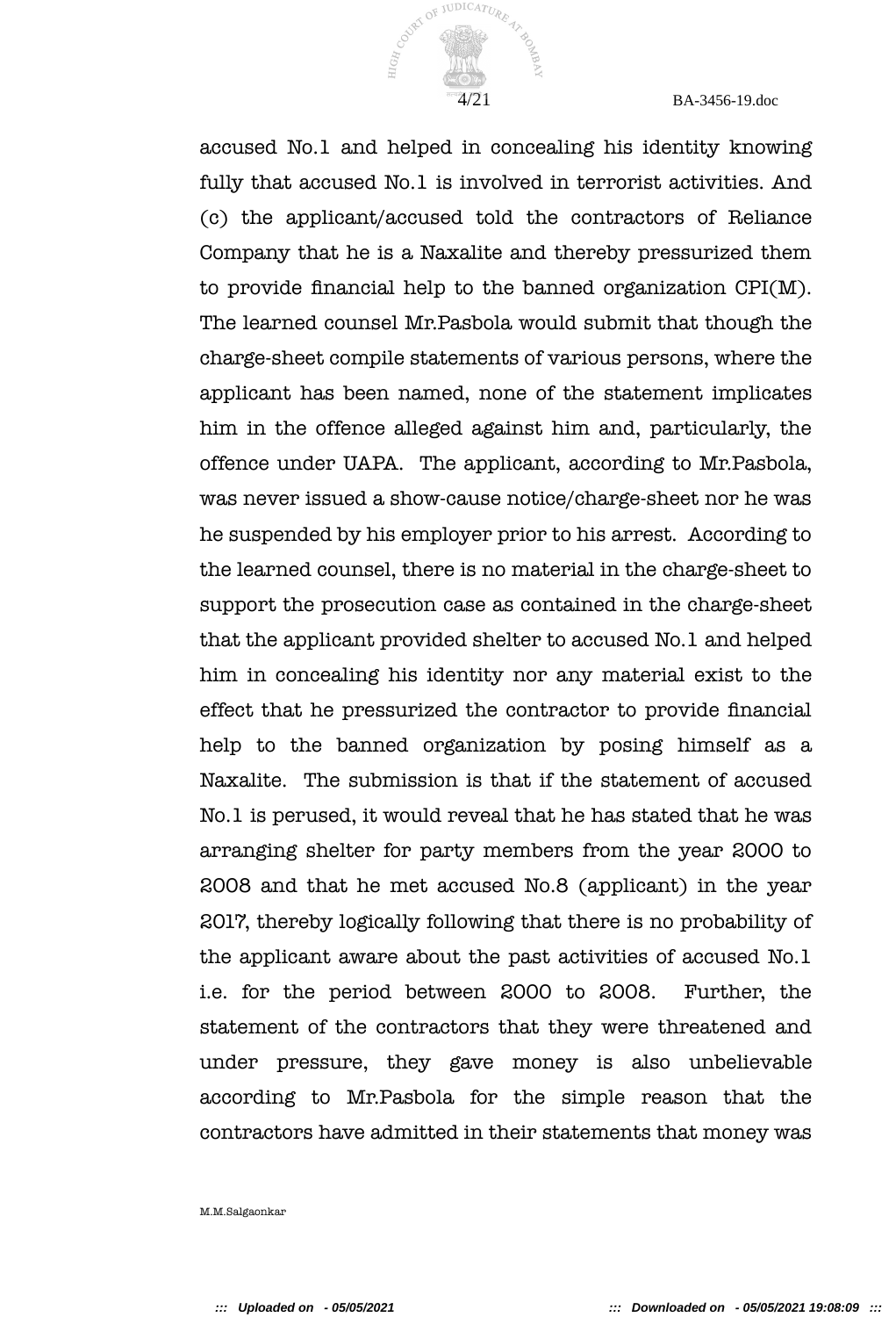

given for the purpose of May-day programme, Shivjayanti programme and for Diwali collection and such amounts were given to the leaders of all Unions, including the Union to which the applicant belong i.e. Mumbai Electric Employees Union (MEEU), which is a registered trade union. The submission in support of the applicant is that he has been working as a workman in Reliance Energy for the last 20 years since 1997 and in absence of any cogent material contained in the chargesheet, particularly when all his co-accused has been enlarged on bail, a default bail although, the applicant was not extended the beneft as he was arrested three weeks later and, therefore, was not admitted to default bail. Mr.Pasbola would thus urge that in absence of inculpatory material in the charge-sheet, the applicant is entitled for being released on bail, subject to any stringent/conditions, which this Court may impose.

Opposing the application, Ms.Sharmila Kaushik, the learned APP would point out the material against the applicant as compiled in the charge-sheet and as indicated in the affdavit fled by the Assistant Commissioner of Police (ATS), Mumbai on 05/11/2020. She would submit that the material which has been seized from the applicant clearly pinpoint to his involvement and complicity in the said offence and that is why, the charge-sheet has been fled against him. According to the learned APP, the applicant is not an accused of only assisting the other members i.e. the co-accused persons, who are the members of the banned organization, but he has also actively participated and involved himself in the meetings of the organization, collecting and raising funds, support illegal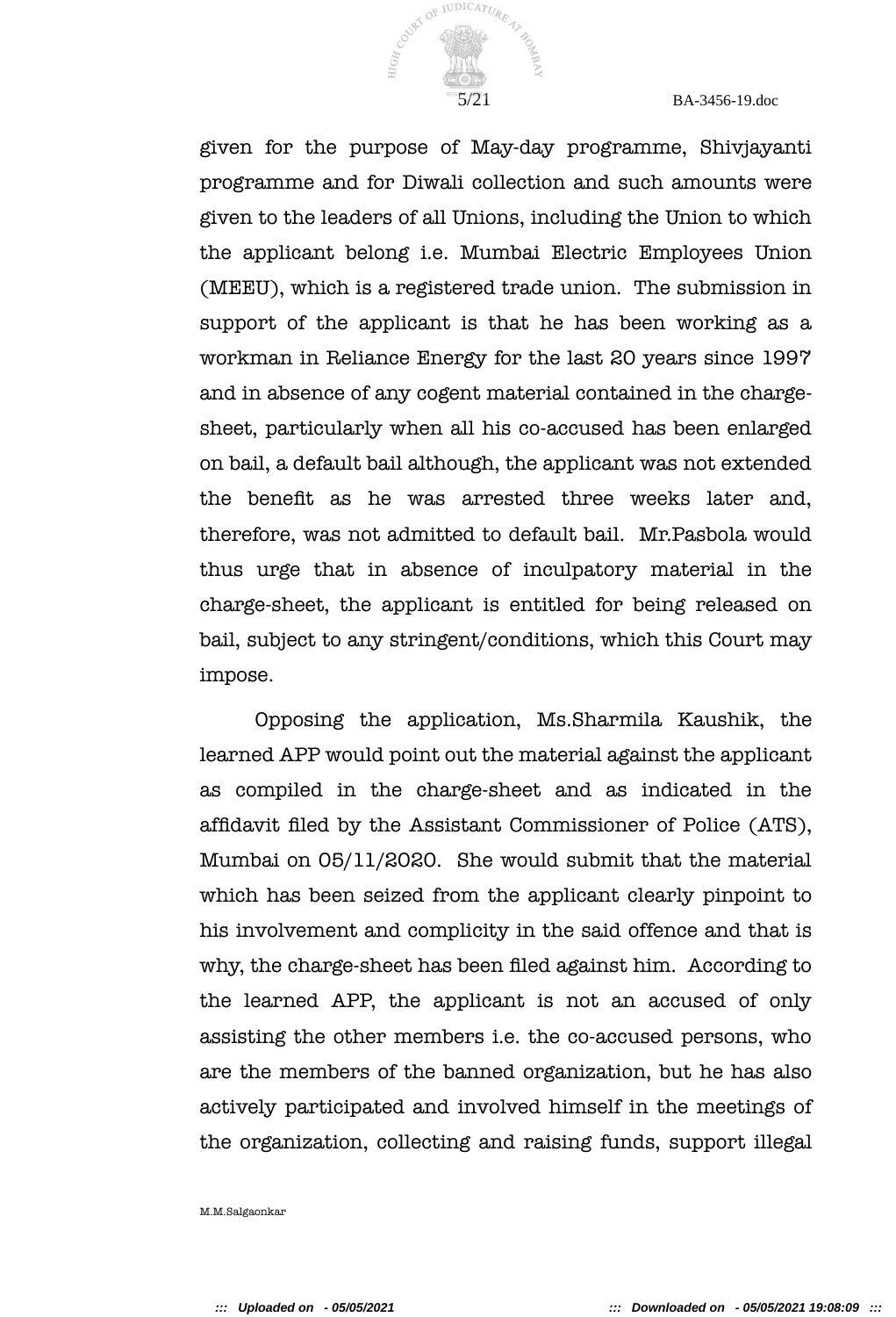

activities of the banned organization with an object to disturb the public peace and harmony and solidarity of the whole nation. Relying upon the said material, the learned APP would urge that the application deserves a rejection and accordingly it should be rejected.

4. With the assistance of the respective counsel, I perused the charge-sheet and the material contained therein. The charge-sheet invokes Sections  $13(1)(a)$ ,  $13(1)(b)$ ,  $16$ ,  $18(a)$ , 18(b), 19, 20, 38, 39, 40 of UAPA (Amended 2004, 2008) alongwith Sections 465, 468 and 471 of IPC. The charge-sheet indicts 8 accused persons, the applicant being accused No.8.

5. The Unlawful Activities (Prevention) Act, 1967 provide for the more effective prevention of certain unlawful activities of individuals and associations and by effecting amendment in the year 2004, it deal with Terrorist activities. The said enactment dealt with unlawful associations as contemplated in Chapter II for which the offences and penalties are prescribed in Chapter III whereas Chapter IV prescribe punishment for terrorist activities.

Section 3 contained in Chapter II provide for declaration of an association as unlawful. The mode prescribed is the notification in the official gazette where such an association is declared as unlawful. The said declaration is subject to the clearance by the Tribunal constituted under Section 5 of the Act and for the purpose of adjudicating whether or not there is sufficient cause for declaring the association unlawful, which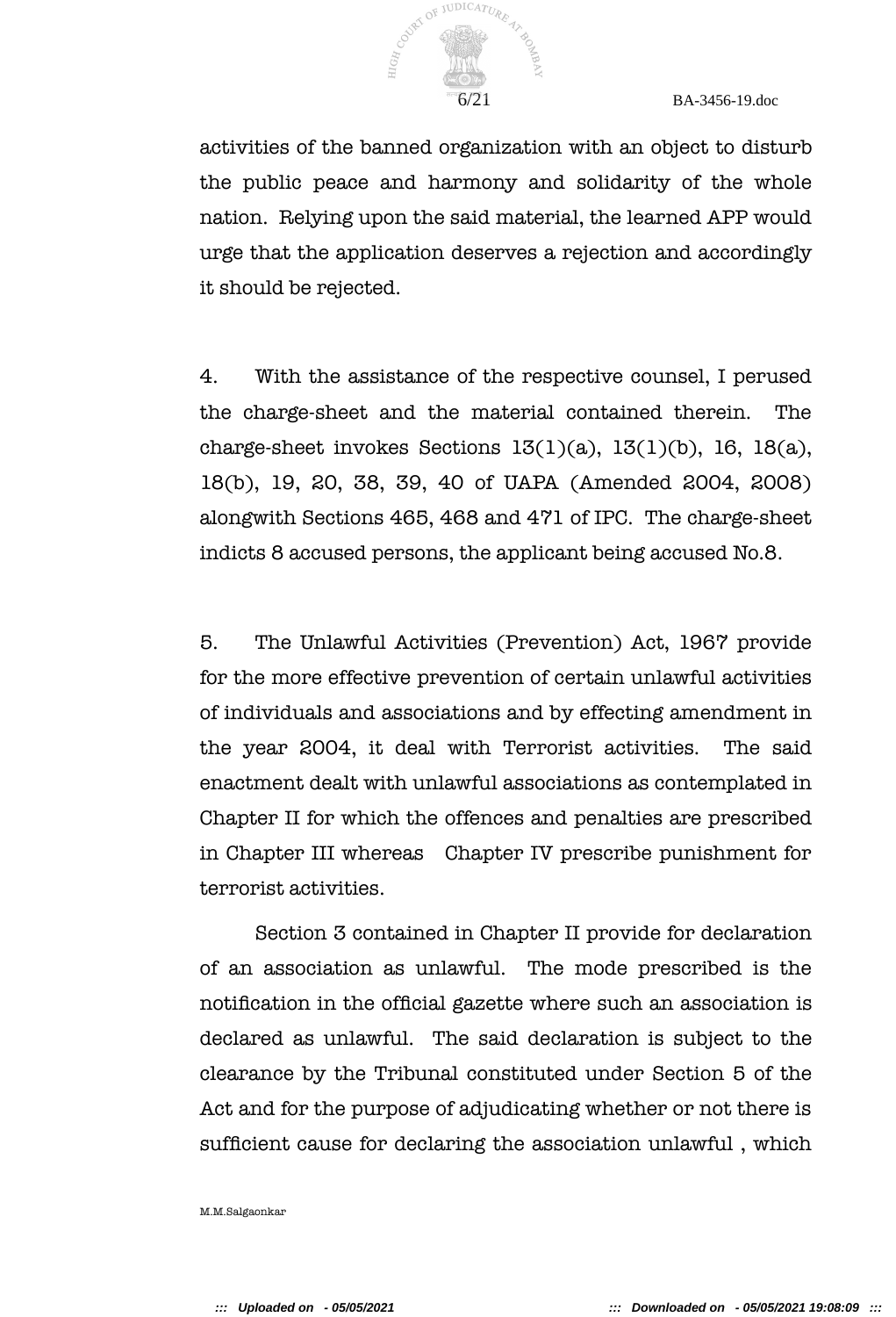

necessarily contemplate an adequate opportunity to show cause to the association or its offce bearers or members and conduct of an inquiry in the manner specifed in Section 9. Section 10 prescribe the penalty for being a member of an unlawful association, which is so declared by notifcation issued under Section 3 and any person who continues to be a member of the association or takes part in the meeting of the association or contributes or receives or solicits any contribution for the purpose of such association, shall be punished in terms of Section 10. Section 11 prescribe the penalty for dealing with the funds of an unlawful association and Section 12 prescribe the punishment for contravention of an order made in respect of a notifed place. Section 13 prescribe the punishment for unlawful activities, which reads as under :-

#### "13. Punishment for unlawful activities. $-$  (1) Whoever-

(a) takes part in or commits, or

(b) advocates, abets, advises or incites the commission of, any unlawful activity, shall be punishable with imprisonment for a term which may extend to seven years, and shall also be liable to fne.

(2) Whoever, in any way, assists any unlawful activity of any association declared unlawful under section 3, after the notifcation by which it has been so declared has become effective under sub-section (3) of that section, shall be punishable with imprisonment for a term which may extend to five years, or with fine, or with both.

(3) Nothing in this section shall apply to any treaty, agreement or convention entered into between the Government of India and the Government of any other country or to any negotiations therefor carried on by any person authorised in this behalf by the Government of India."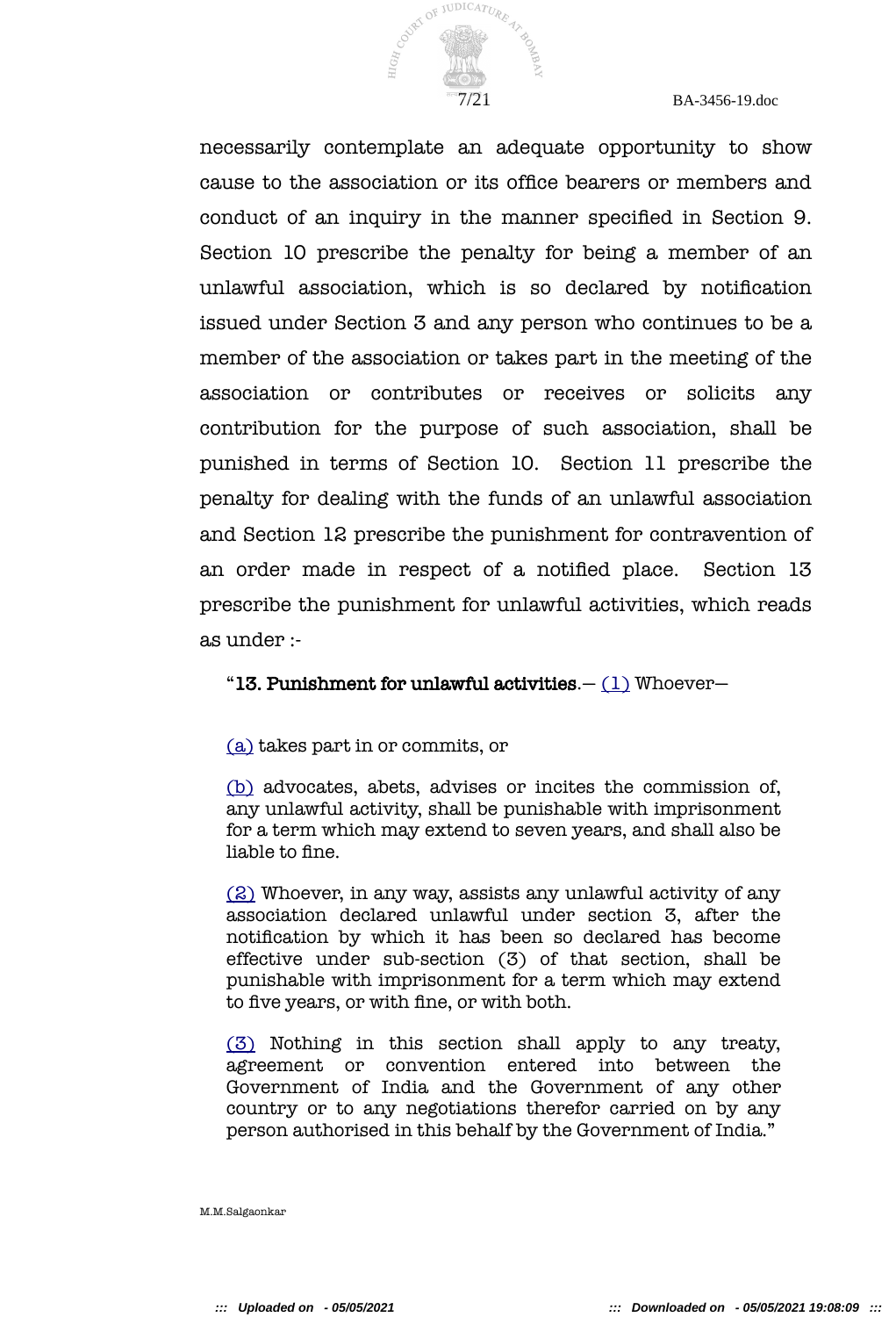

5. "Unlawful Activity" is defned in Section 2(o) of the UAPA as under :-

"2(o) "unlawful activity", in relation to an individual or association, means any action taken by such individual or association (whether by committing an act or by words, either spoken or written, or by signs or by visible representation or otherwise),—

(i) which is intended, or supports any claim, to bring about, on any ground whatsoever, the cession of a part of the territory of India or the secession of a part of the territory of India from the Union, or which incites any individual or group of individuals to bring about such cession or secession; or

(ii) which disclaims, questions, disrupts or is intended to disrupt the sovereignty and territorial integrity of India; or

(iii) which causes or is intended to cause disaffection against India;"

6. Another limb of the Act provides punishment for terrorist activities and the terrorist act is assigned a specifc meaning in Section 15 of the enactment and would cover the activities, which are committed with an intention to threaten or likely to threaten the unity, integrity, security, economic security or sovereignty of India or with intent to strike terror or likely to strike terror in the people or any section of the people in India or in any foreign country by the modes stipulated in the said section. Section 17 prescribe punishment for raising funds for terrorist act. Section 18 prescribe punishment for conspiracy or attempt to commit or an act of advocating, abetting, advising, inciting or facilitating the commission of a terrorist act, knowingly or even any act preparatory to the commission of a terrorist act. Section 18-B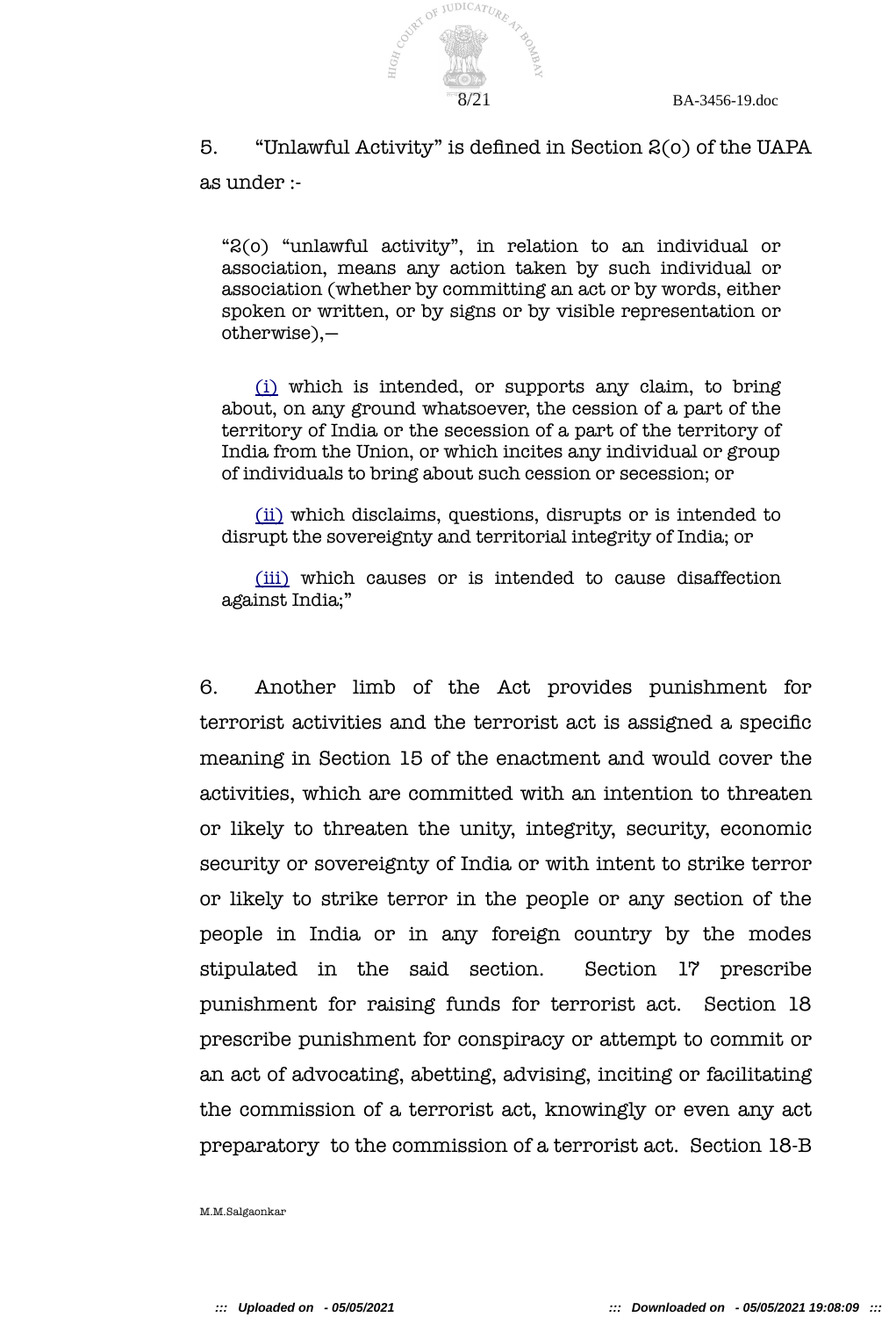

prescribe punishment for recruiting any person for terrorist act whereas Section 19 prescribe punishment for harbouring, Section 21 prescribe punishment for holding proceeds of terrorism. Section 39 makes an act of giving support to the terrorist organization an offence whereas Section 40 prescribe punishment for a person, who commits the offence for raising fund for terrorist organization, who, with intention to further the activity of a terrorist organization, invites another person to provide money or property, intended to be used for purpose of terrorism or receives any money or property and intends that it should be used or for reasonable cause to suspect that it might be used for the purpose of terrorism. The terrorist organizations are the one, which are notifed by the Central Government in the official gazette and referred to in the First Schedule in the scheme of the aforesaid enactment. This, in brief, is the Scheme of the enactment under which the Applicant is charge-sheeted by invoking certain provisions thereof.

7. I have perused the material in the charge-sheet on which the prosecution relies to frame the charge against the applicant. It is not in dispute that under the provisions of UAPA, CPI(M), all its components and front organizations are declared as terrorist organization by the Government of India (Order No.525(a) dated 22/06/2009) and all its functioning is banned.

I shall now refer to the material on which the prosecution rely to establish the connect of the applicant to this terrorist organization. The charge-sheet refects that on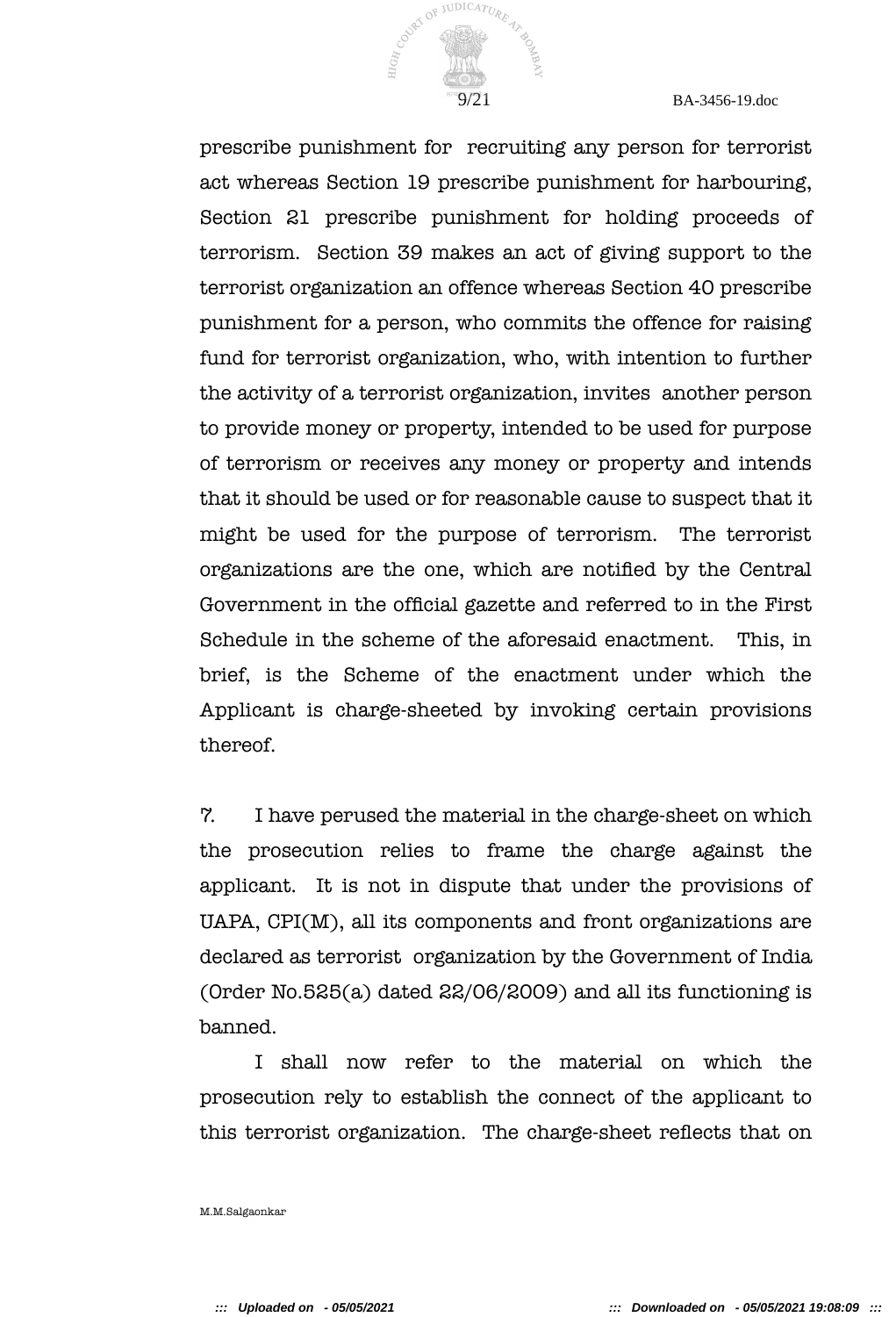

the basis of the secret information received from the informer that certain persons residing in the areas mentioned, are working for the banned organization and they have arranged the secret meeting near Kalyan railway station at 4.30 p.m., the place was raided and accused No.l was taken in custody, who disclosed his name as Ajay Dasari, resident of Malad. On interrogation, he disclosed the names of seven persons as associated with the said organization and they were also taken into custody. Raids came to be conducted in their houses wherein certain literature/material came to be seized, which included some printed circulars/pamphlets and photographs of the moist comrades. On the basis of the material and investigation from the said accused persons including accused No.1-Ajay Dasari @ Mahesh Lingayya, they came to be charged as members of the banned organization. The charge-sheet contain material about the said banned organization and about its modus operandi in execution of its object.

8. As far as the present applicant is concerned, he came to be arrested on 05/02/2018. The charge-sheet disclose that in his personal search, his Aadhar Card, PAN Card, SIM Card, Mobile Phone, some cash amount, Attendance Card, Railway Pass, Railway Ticket and a chit bearing mobile numbers with some names written in some South Indian language came to be seized. On 06/02/2018, on his disclosure statement, a mobile phone, containing Jio and Airtel SIM Card and a memory card came to be recovered. The charge-sheet refect that accused No.1 had disclosed that he had attended the naxalite camp arranged in Gadchiroli forest and he had obtaining training in the said camp and this indicates his active participation in the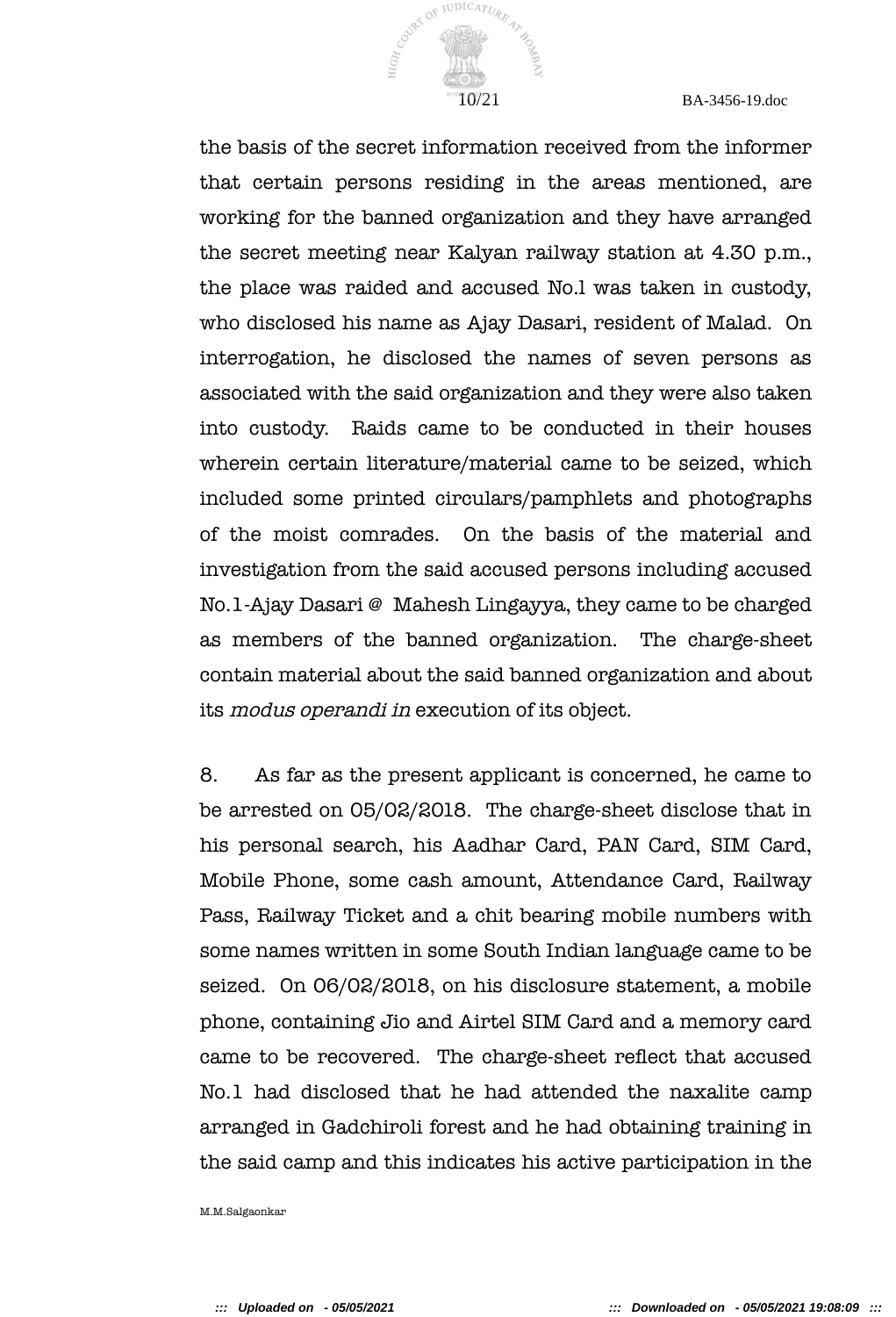COVEX OF JUDICATURE 47 HIGH C

terrorist organization. The charge-sheet allege that the accused persons were collecting funds for the terrorist organization and all the accused including the applicant are involved in the said act of extracting money being coollected in the name of Union and by creating pressure on the Reliance Energy Labour Contractors Association and the amount being diverted to the banned organization. The applicant alongwith the accused persons is also charged for stopping of work of Reliance Energy Company, which is engaged in supply of essential services. The allegation levelled is that the applicant and the accused persons were working as members of the terrorist organization, which is a banned organization and accused Nos. 2 to 7 are charged for harbouring accused No.1 and for concealing his identity.

9. The affdavit opposing the application refers to the following material, which was seized from the applicant:

"(1) Union identity card under seize panchanama dtd 05/02/18 (page No.136-137) (Exhibit 'A').

(2) Mobile phone, CDR analysis, Report dtd.12/03/18 page No.1160 to 1183 (Exhibit 'B').

(3) Facebook account analysis post written as 'Lal Salam, Lal Salam'. Memorandum Panchanama dtd.09/02/18 page No.420 (Exhibit 'C').

(4) Mirror Image abstracted from accused mobile phone from FSL-Showing Naxal training Camp with sophisticated weapons. Report dated 08/03/18 page No.1154 to 1156 (Exhibit 'D').

(5) Mirror image collected from FSL showing sharing dais with co-accused Ravi Marampeeli and Ramesh Golala page No.1156 (Exhibit 'E')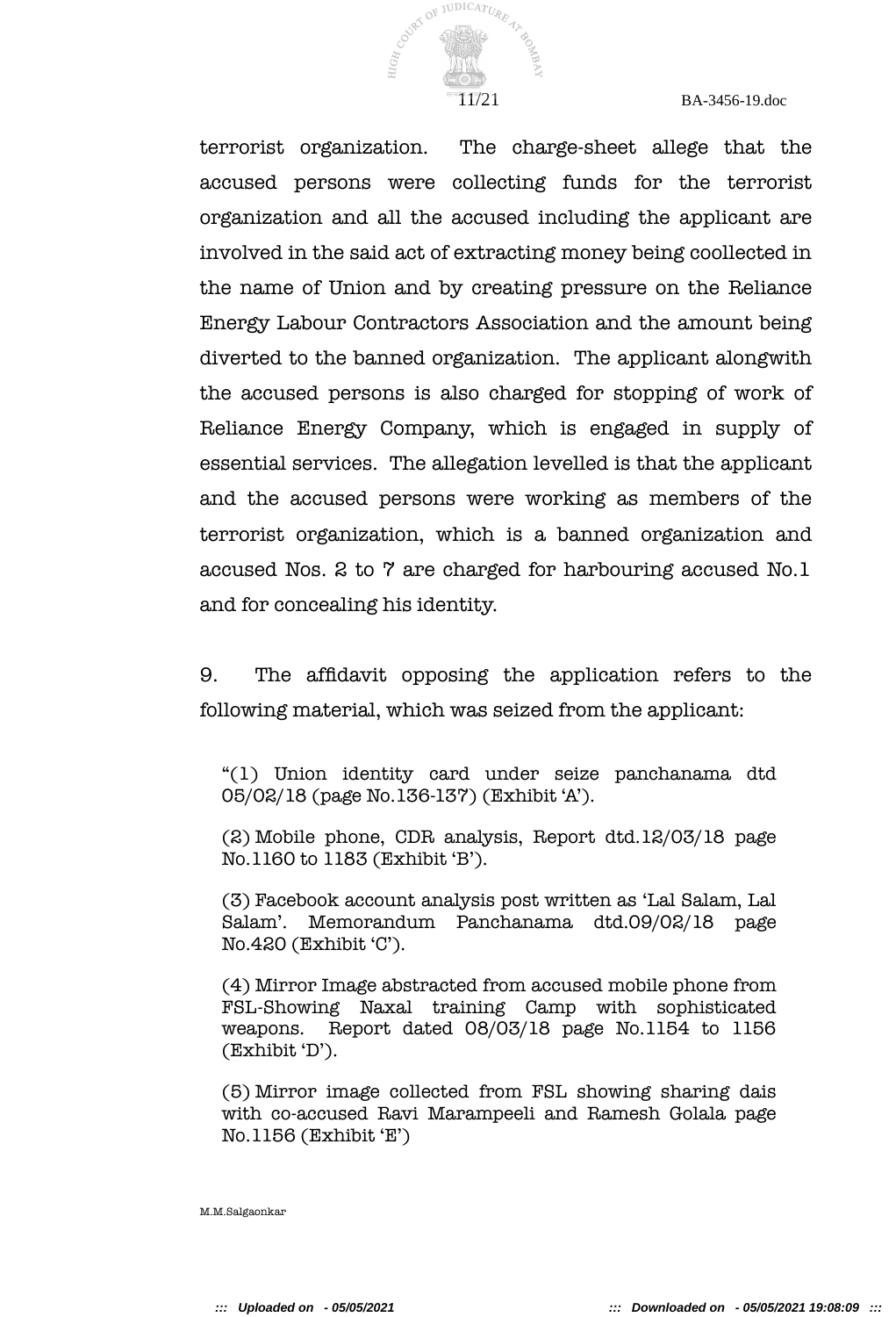

(6) G-mail account-objectionable contents Report dtd.12/03/18, page No.1389 to 1391 (Exhibit 'F') Photos found in applicant-accused mobile phones, are a substantial evidence to show that prior to his arrest, applicant accused person was actively involved in all unlawful activities with an intention to propagate, infuence the causes of banned organization."

The panchanama drawn on 05/02/2018, on arrest of the applicant, led to recovery of one unused SIM Card (postpaid) of Airtel company and a mobile found without any SIM Card in the slot. Apart from the above, Aadhar Card, PAN Card, Membership/Identity Card of Mumbai Electric Union. The identify card showing that he was working as labour with Srinivas Laxmayya Surkanti (Contractor) is also recovered. There is a detail analysis of the phone calls exchanged between various accused persons in the offence and the said data obtained from the service provider is compiled in the chargesheet.

10. On 09/02/2018, the memorandum panchanama is recorded. When carefully perused, it led to an E-mail ID of the applicant, which is a G-mail ID and on the password being provided by the applicant, the account was opened and the recovery option was perused. The Apps used by the applicant were traced and the details of the same were obtained in PDF form. The history of his activity was perused, which included the "Watch history" and "Search history", which was converted into a PDF fle. From his G-mail account, the Archive led to 71 mails, which were converted in a PDF fle. The E-mail ID "Inbox" led to one email from babushankarvanguri13@gmail.com, where a stage photograph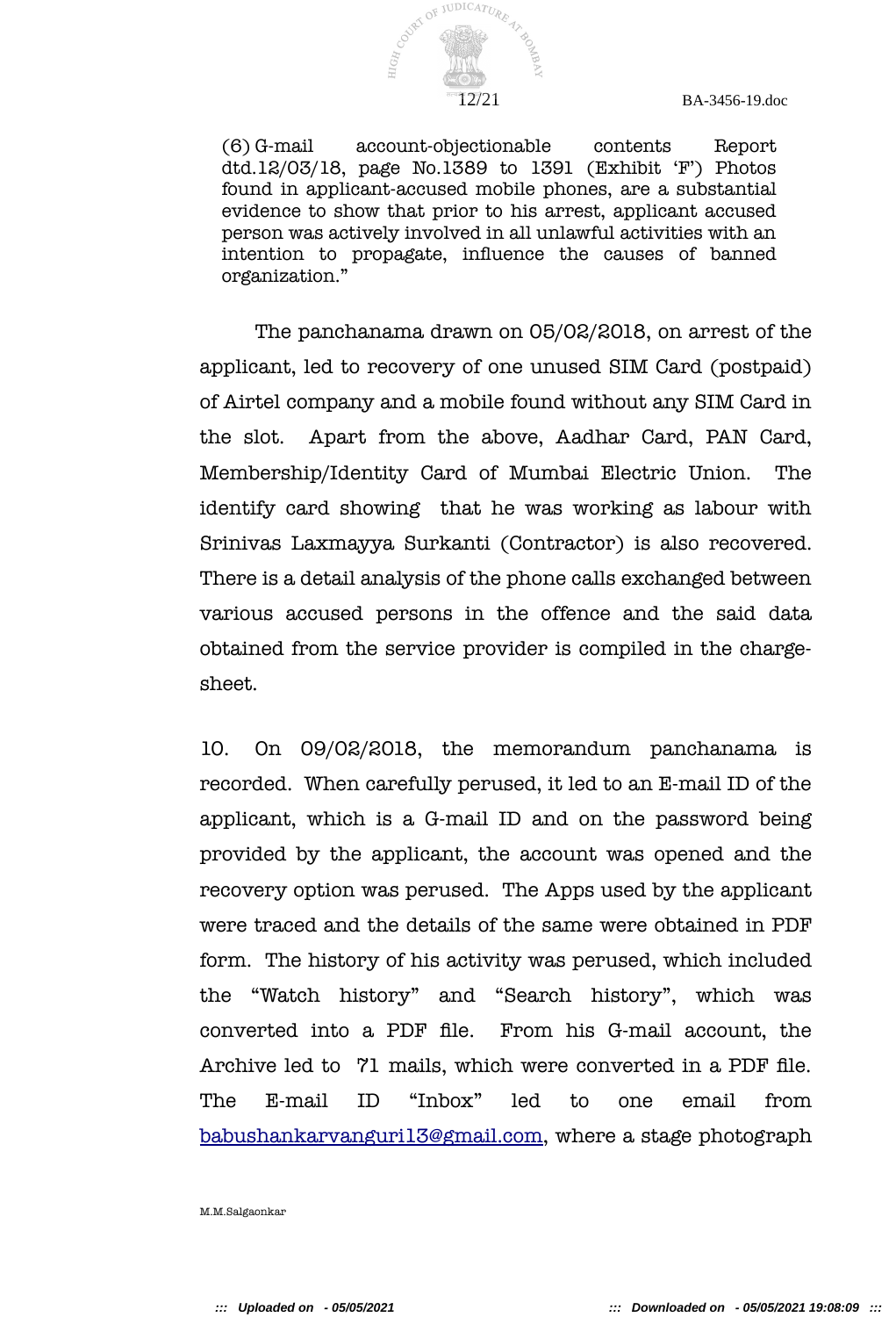

of Yalgar Parishad is shared. The access was also gained to his "facebook" account and the timeline of the facebook account was also saved in a separate folder. His facebook profle, when perused, led to a picture of "Lal Salam" being written in English language and the applicant admitted that he had posted the said picture. A photograph with several persons was pointed out to the applicant and he identifed the persons as Ravi Ramapalli and Ramesh Gondiyala as his accomplice in the movement. This is the material, which is collated by the ATS through the memorandum panchanama of 09/02/2018. The mobile phone used by the applicant led to certain photographs, which are allege to be objectionable and this include the photograph of the naxal camp in the forest and some persons in the naxal movement alongwith the photographs of the naxalites during the training. On the basis of this, it is alleged that the applicant is completely under the infuence of the naxalite philosophy and thus connected to the naxalite movement. Further, the facebook account of the applicant was carefully scanned and the various posts posted from this account were dissected. Barring one post of 14/05/2017, which is in Telugu script, all other fve posts are of the year 2014. One conversation with Yadaiah Kavali is also in Telugu language, the post is dated 02-06-2014. The information about G-mail Account led to a statement by the Democratic Independent Workers Party (POID) after the frst round of the presidential election and some correspondent received by the International Workers Committee (IWC). Another photograph, which is recovered from his G-mail account is a photograph of some march parade, without any

M.M.Salgaonkar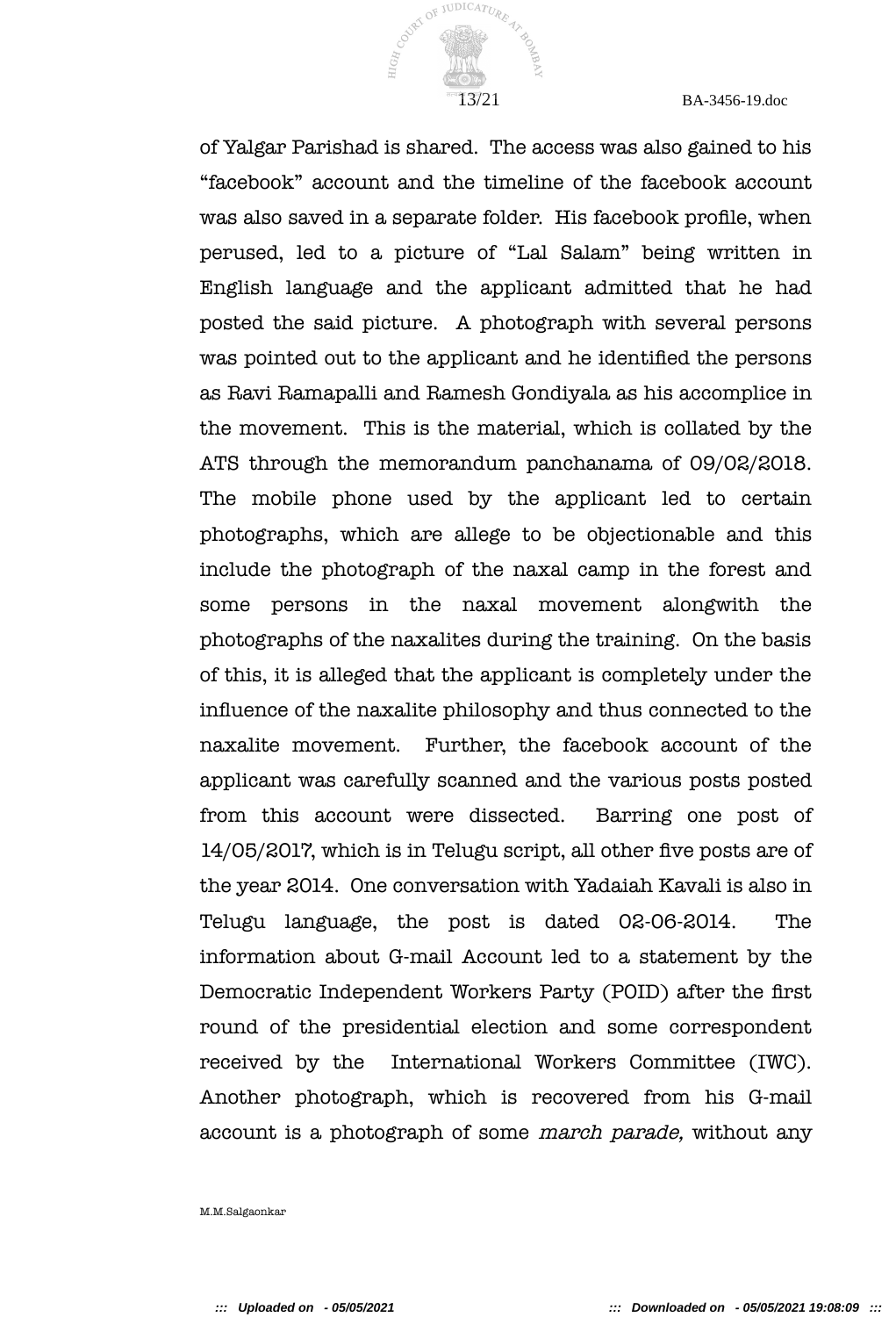

further details. This is the entire material compiled in the charge-sheet and on the basis of this material, the applicant is charged under the provisions of UAPA.

11. To establish the connectivity of the applicant to the organization, the prosecution relied upon some statements. One such statement of a contractor, who provides labour to Reliance Company, placed along with affdavit of respondent, is perused as it is detail one. It is stated by the said contractor that Reliance Energy Company has fve zones, which cover 118 labour contractors. The said contractors have formed 'Reliance Energy Labour Contractor Association', whose membership is Rs.500/- per month. It is his statement that after every three years, the daily wages of the workers are redetermined and the workers and the contractors are then entitled for the differential amount/arrears, of which some amount is deposited with the Association in the form of donation. The Committee of the Association takes a decision as to how the amount is to be distributed and from the said Association, various office bearers and Unions are given donations, after obtaining a receipt. He further state that in each zone, there are 25 Labour Contractors, who provide labours to Reliance Company and, at times, the labour settlement money, either on death of a labour or when he suffers any injury during the course of work, compel the contractors to render fnancial assistance. At times it is not possible for the contractor to immediately arrange for the money and, therefore, all the 25 Labour Contractors working in each zone had decided to open a joint account in the bank and to deposit a fxed amount in the said account so that

M.M.Salgaonkar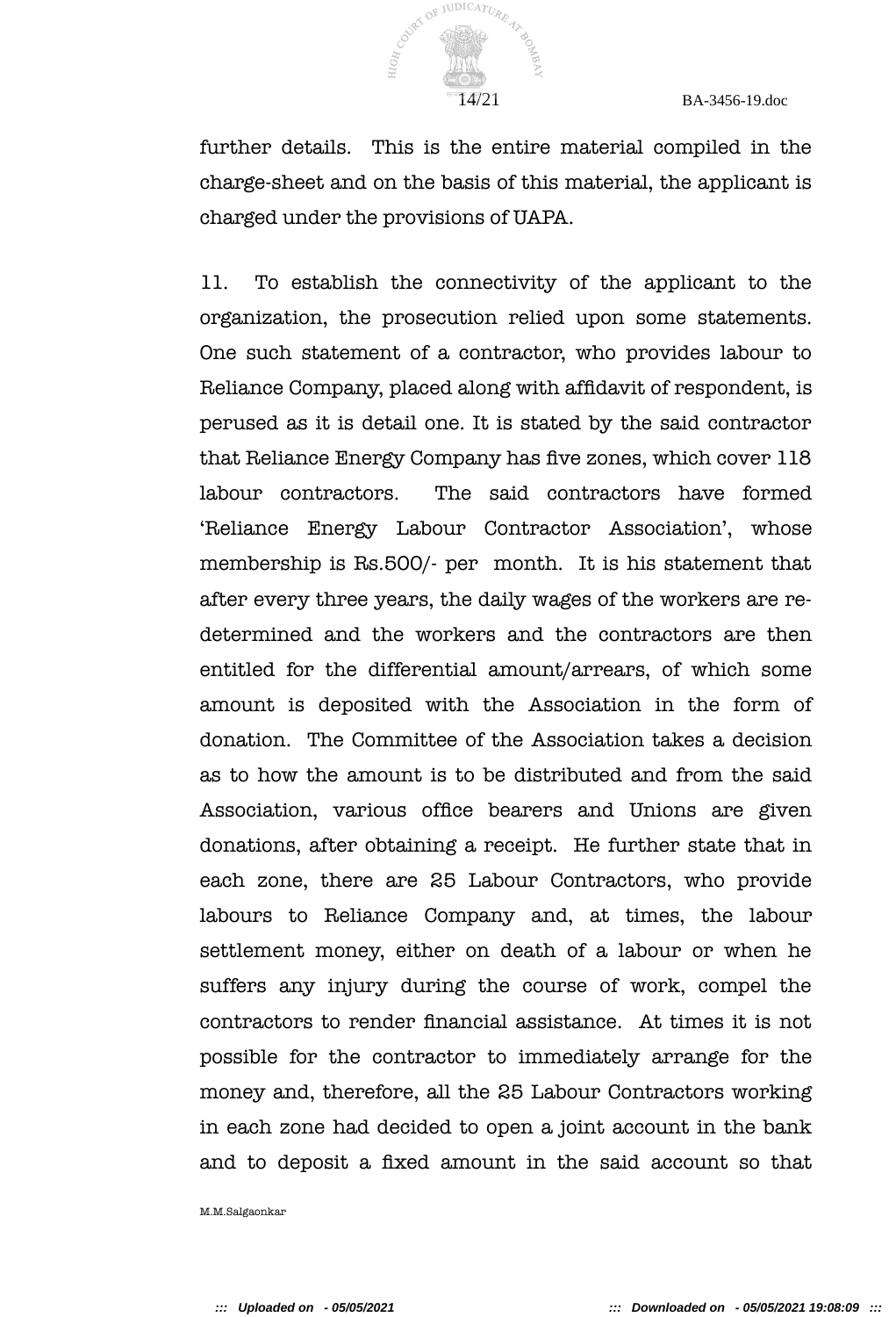

whenever any employee of the contractor require any fnancial assistance, the amount could be paid by way of cheque . Accordingly, an account was opened in the Shamrao Vitthal Co-operative Bank, Tilak Nagar in the year 2013 and the donation of Rs.500/-, which is subsequently modifed to Rs.1,000/-, goes into the said account. The statement of the said contractor is that some of his workers belong to Telangana State and are members of 'Mumbai Electric Employees Union', whis is in operation since 2006-07 and the members of said Union collect money from the contractors for Labour Day (First May), Shivjayanti and festivals like Diwali and when the money is not paid, they create problem. In the year 2015, one cheque was given to the applicant as a member of the Union for Labour Day Programme. He also give details of the other cheques, which were paid to the members of the Union. In the year 2017, cheque of Rs.25,000/- was given to one Satyanarayan Karela. For the purpose of resolving issues of labours working with each zone contractor, the applicant alongwith other members of Mumbai Employees Union were holding meeting at Tilak Nagar Garden for last two years. In the said meeting, the issues of the labours are resolved and such meetings are attended by the statement giver contractor. A reference is made to one person, who is present in the meeting and who take his stand in the said meeting. On inquiry from others, he is disclosed to be a senior leader of party and their advisor. The said person, Mahesh was talking in Telugu and it was informed that he was from Andhra Pradesh. When information was collected, the witness was informed that Mahesh was naxalite and when further

M.M.Salgaonkar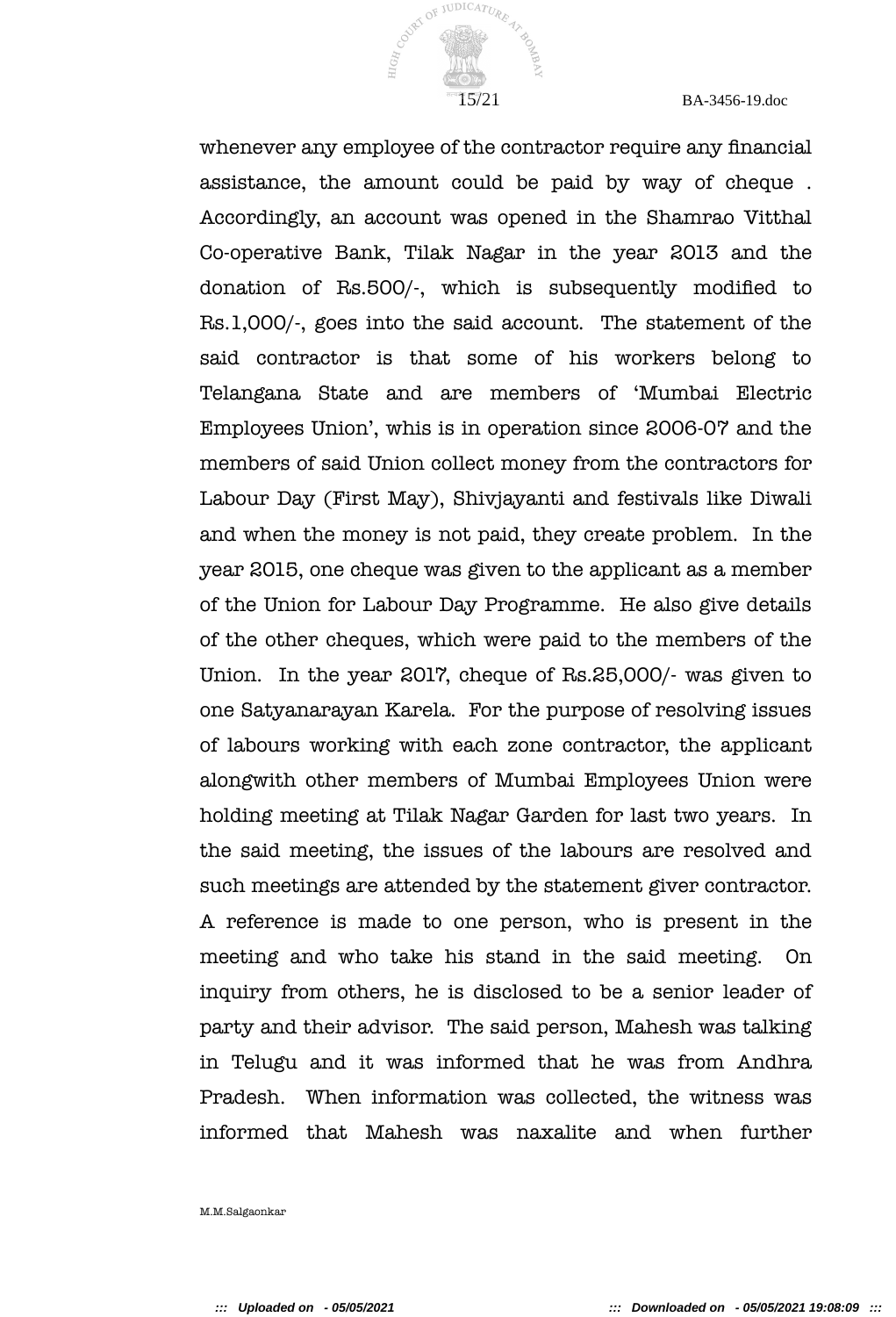

information was garnered, it was confrmed that he was a naxalite. Then, it is stated that all the contractors were living under his pressure.

12. An incident is referred to when an contractual employee expired on account of brain hemorrhage on 19/12/2017 and on account of his death, Mumbai Electric Employees Union completely shut down the Reliance Energy Company, which prompted the administration to suspend the employees, which included Saidul, but this Saidul is not the present applicant. It is further stated by the witness that a demand was made to reinstate the suspended employees and to continue their payments and a meeting for that purpose was held on 09/01/2018 at Tilak Nagar Garden, which was attended by Satyanarayan Karela, Shankar Gunde, Ravi Marampelli, Saidul Singapanga (present applicant). At that time, the contractors attended the meeting and accused No.1-Mahesh as also there. The witness state that discussion in the meeting was about reinstating the suspended employees. At that time, it is alleged that Mahesh had threatened the contractors that all the contractors must pay an amount of Rs.10,000/- to the suspended employees and immediately take them back on work. The contractors, however, rejected the proposal and told the employees that whatever is as per the rule, shall be done. After a lot of squabble, the meeting came to an end. The statement of the said witness was recorded on 02/02/2018. At the end of the said statement, the witness state that he was informed by the police that the persons by name Mahesh, Ravi Marampelli, Shankar Gunde, Satyanarayan Karela as well as Labour Contractor Narsayya Jumpapa and others were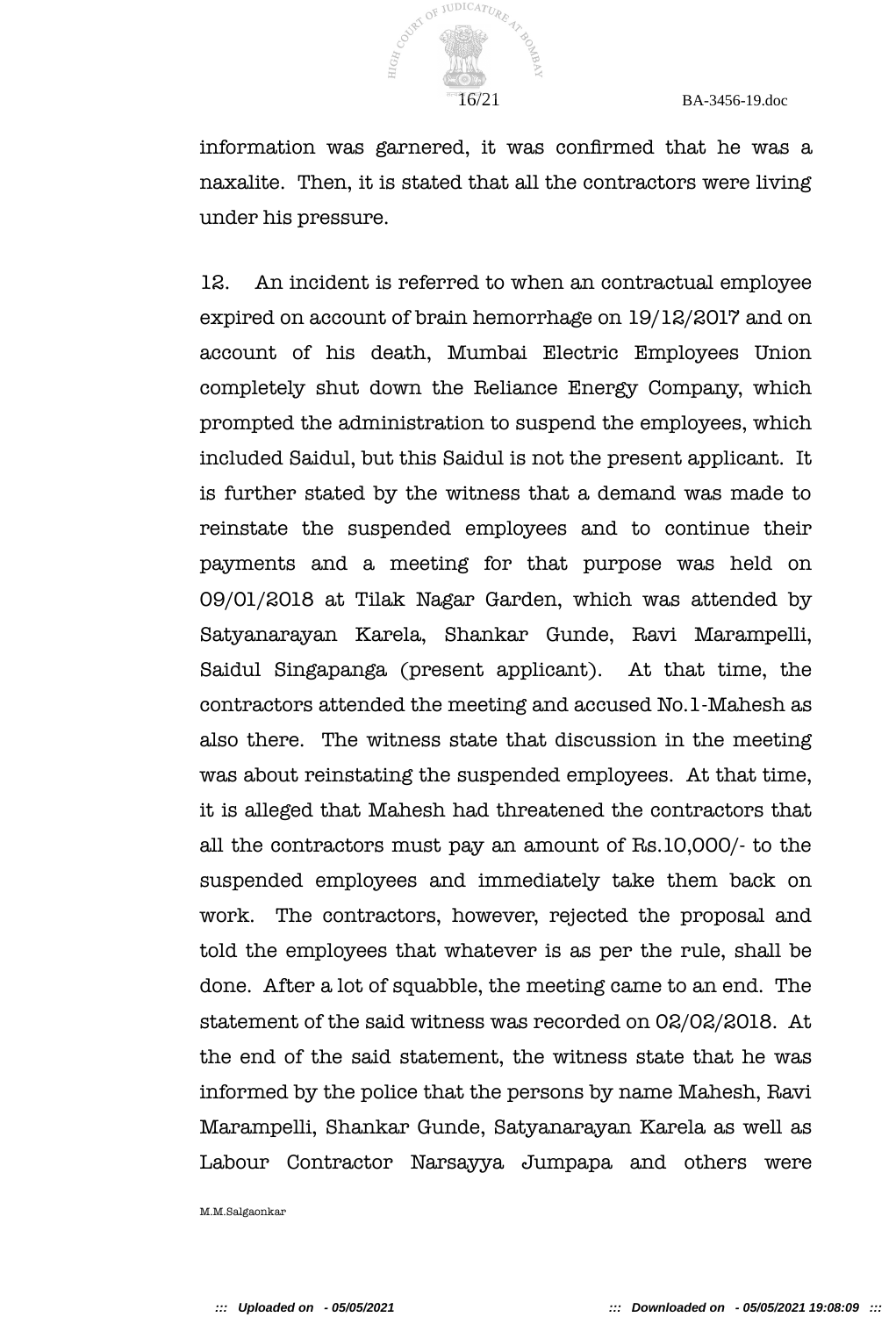

arrested as they had connections with CPI(M).

13. The statements of other witnesses included in the charge-sheet on the similar line are also compiled in the charge-sheet, which include statements of Witness Nos.72 and 74. The statements of several workers are also compiled in the charge-sheet, who speak of the talks between the Reliance Energy Management and Labour Union where discussion took about revision of pay-scale and payment of arrears. They refer to the donation fee asked by the Union and there is also reference of the meeting being attended by the General Secretary-Narsayya Jumpala-witness No.92 as a Labour Contractor with 40 workers. He make reference of several Unions and state that Labour Contracts had to deal with the issues pertaining to labour and this involve the discussion with the Management about revision of their pay-scales by adopting a conciliatory approach. The witness state that after the pay revision is fxed, the contractors and the employees are entitled for arrears and though the workers get the arrears immediately, the contractors are paid the amount after gap of 5 to 6 months. On receipt of the arrears, the contractors deposit amount in form of donation to the Association and the decision regarding the manner in which the amount is to be disbursed in taken by the Committee Members of the Association. The witness categorically state that the donation is given to the Union by cheque and receipt is obtained and the Union which refuses to give receipt, do not received any donation.

14. When the aforesaid statements are perused, it is evident that the applicant was working as labour with one of the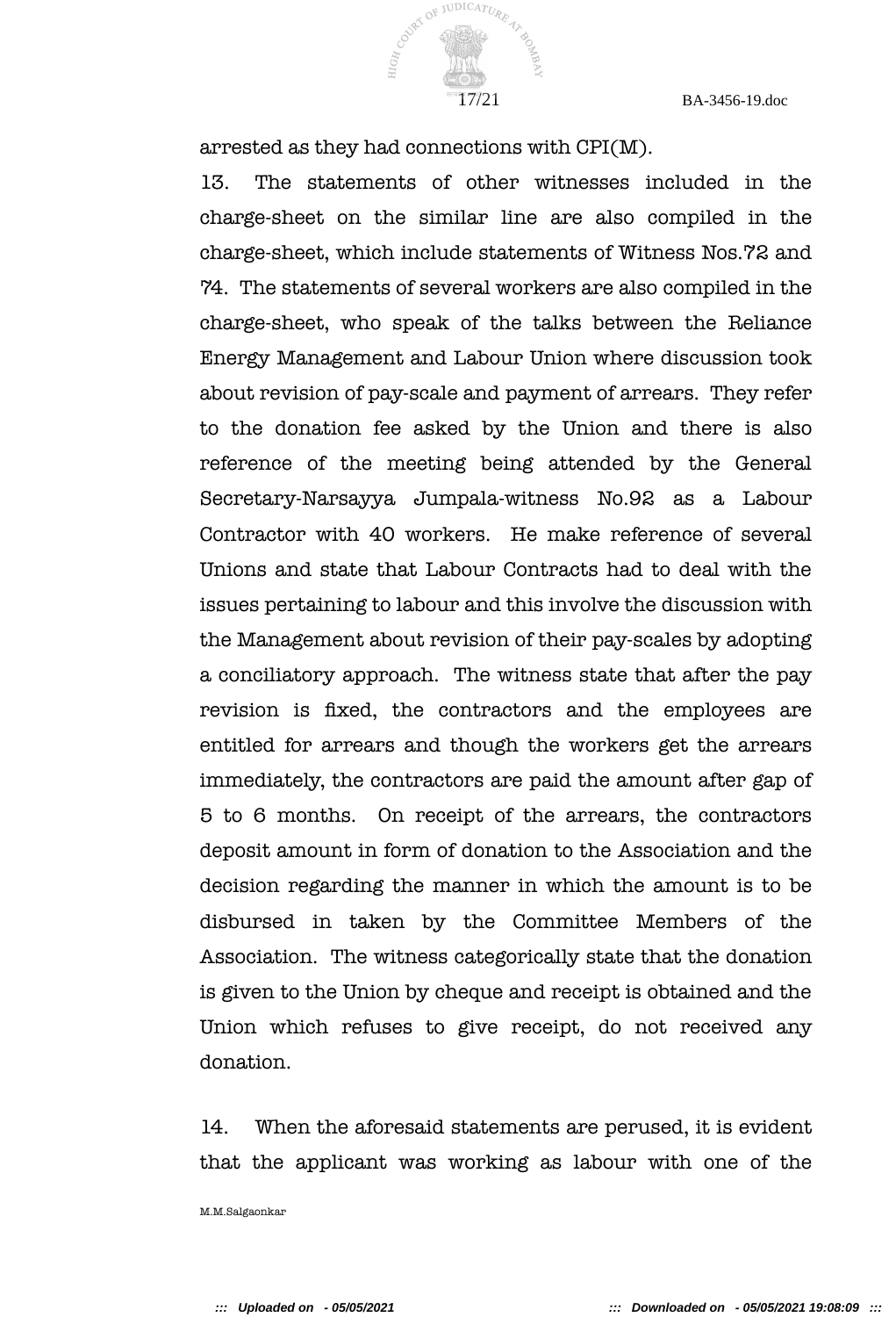

contractors and accused No.1 used to participate in the meetings of the Union, on occasions, for negotiating the terms with the contractors. A meeting, which was held for demanding the compensation when one of the worker died, has been referred to as the frst meeting were some threats were given by accused No.1. But, the said threats pertain to reinstatement of the suspended employees and payment of wages to them. Pertinent to note that the applicant was never suspended, but it is one Saidul Gondrigalla, who was chargesheeted for the alleged act of misconduct by the contractor and he was placed under suspension for instigating the other labours to agitate against the contractor and for actively supporting the agitator and provoking the contract labourers to refrain from going on site for duty. The applicant was neither suspended nor issued any notice. The statement of one witness recorded on 08/02/2018 is relied upon by the learned APP, who refer to the contractual employees from Andhra Pradesh District, which include the other co-accused and the present applicant alongwith Saidul Gondrigalla. The witness has stated that he was elected as office bearer of Mumbai Electric Employees Union and, therefore, was closely acquainted with the workers of Andhra Pradesh. He state that he had also attended a meeting held in Mumbai at the time of formation of Telangana State and recollect that the meeting was held in Andhra Mahasabha Hall, Dadar. The witness also state that in various meeting Mahesh (accused No.1) used to raise up the issues pertaining to the labour and he was known as a man from party. On 31/12/2017, he state that he alongwith the applicant and other accused persons had gone to

M.M.Salgaonkar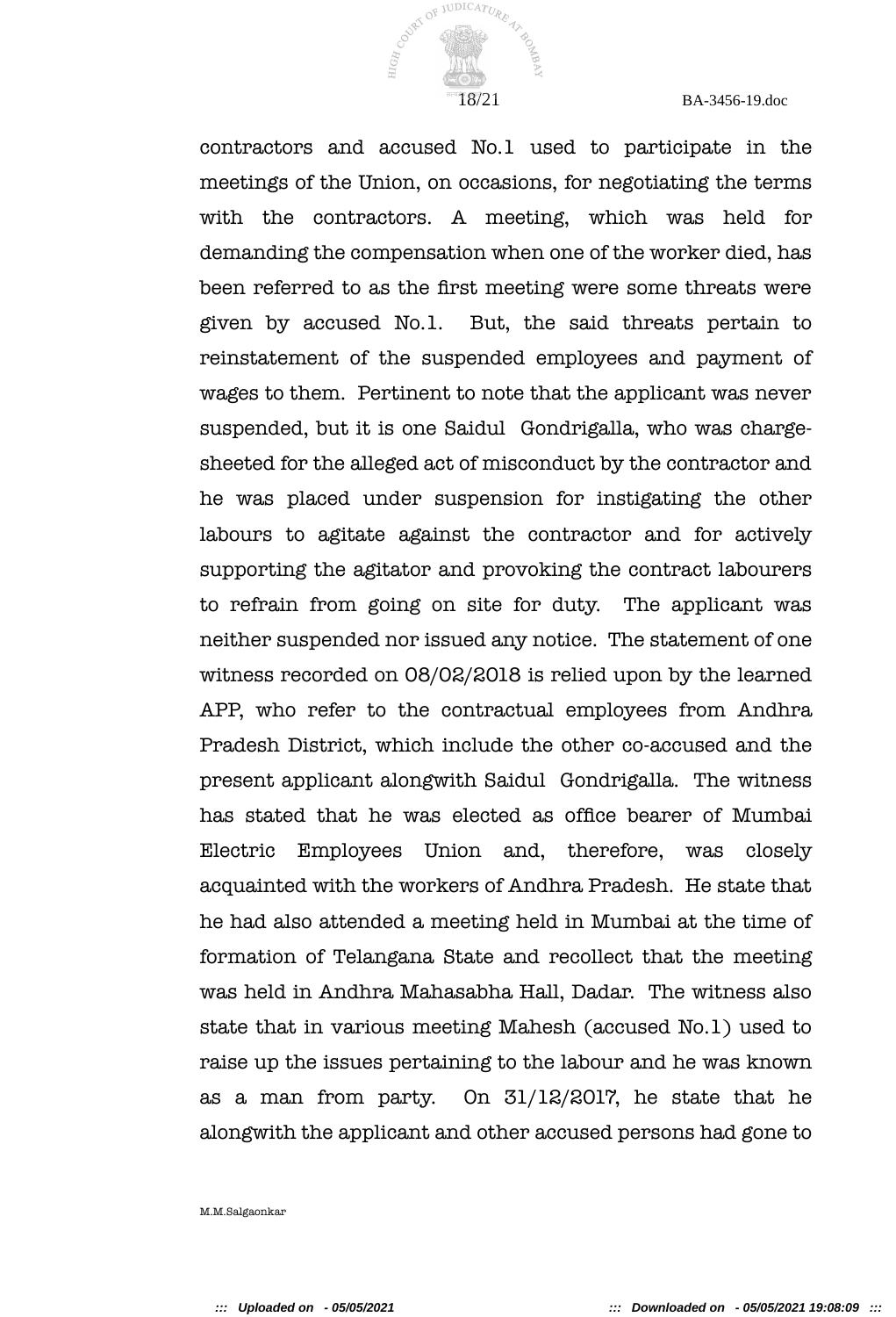

Bhimanagar and returned to Shaniwarwada where Yalgar Parishad programme was held. The charge-sheet also contain a statement of witness No.83, who was a member of PWG, which was banned in 2004 of which he was active member. He has referred Mahesh to be the person, who had obtained training alongwith him, but there is no reference of the applicant made by this witness.

15. On perusal of the aforesaid material, I do not, prima facie, see the material sufficient to indict the applicant under Sections 13, 16, 18, 18(a), 18(b), 19 and 20 alongwith Sections 30 and 40 of the UAPA. Section 13 prescribe the punishment for unlawful activities, which must necessarily cover within (i), (ii) and (iii) of Section  $2(0)$  meaning that the activity either intent or support any claim to bring about such cession of a part of the territory of India or the secession of a part of the territory of India from the Union, or which incites any individual or group of individuals to bring about such cession or secession or which disclaims, questions, disrupts or is intended to disrupt the sovereignty and territorial integrity of India. The material also does not indicate any act which causes or intended to cause disaffection against India. Further, for establishing the charge under Sections 18, 18(a), 18(b), 19 and 21, positive evidence would be imperative. For attracting Section 18, a conspiracy or an act of advocating, abetting, advising or inciting or knowingly facilitating the commission of a terrorist act must be established. Further for punishment for harbouring, it contemplate voluntarily harbouring or concealing or attempt to harbour or conceal any person knowing that he is a terrorist. Accused No.1 is being referred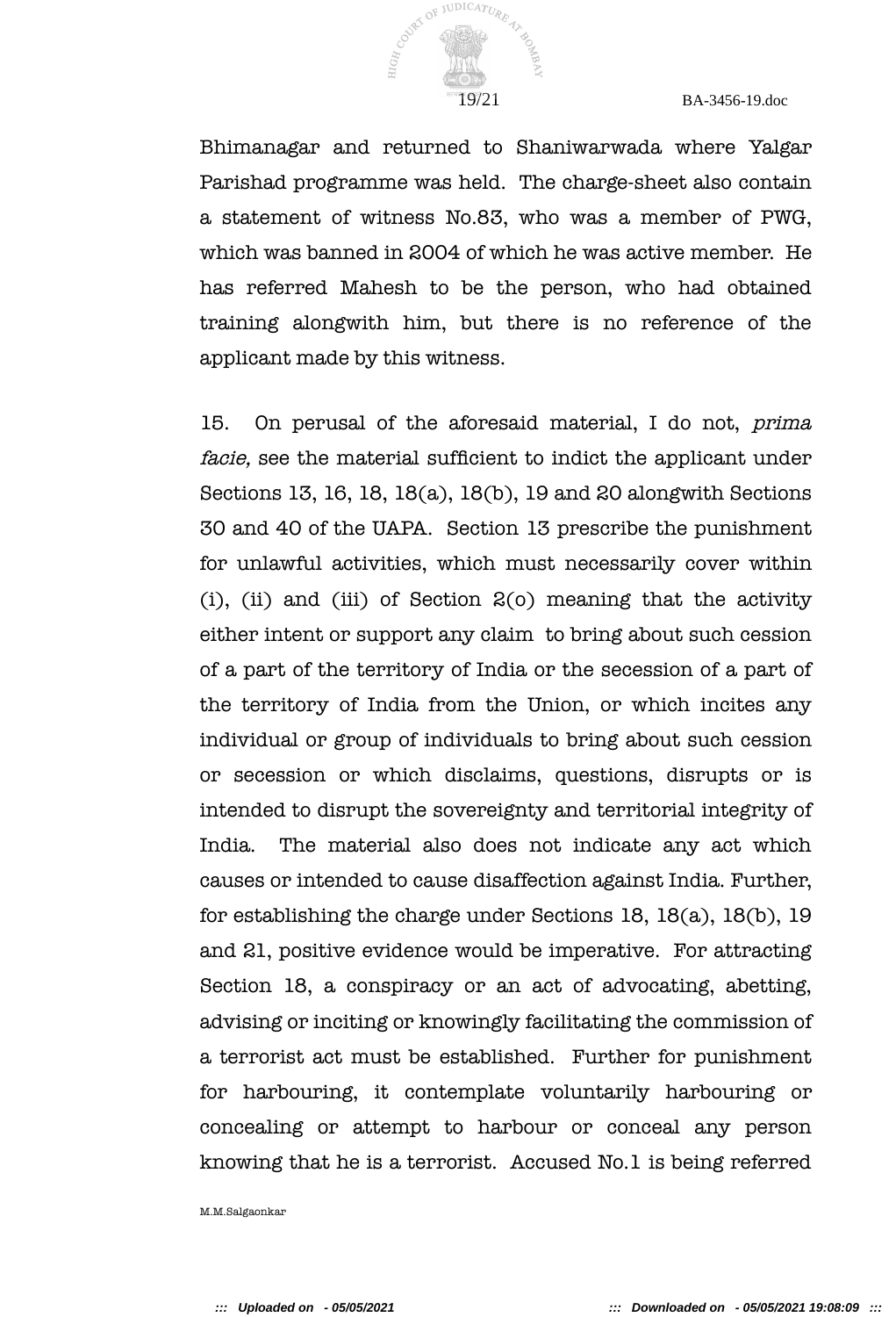

to in the statements as closely working with members of the Union or his presence in the meetings where he attempted to solve the problems faced by the labours engaged by the contractors and the meeting referred to threat by him to the contractors for reinstating suspended workers, who had halted the work of company on death of one of their colleagues. At this stage, the existing material compiled in the chargesheet, do not support the case of harbouring him at the instance of the applicant nor is the material suffcient to indict the applicant as a member of a terrorist gang or an organization. The contractors and the workers whose statements have been compiled in the charge-sheet do not speak to any amount being collected, to be paid towards the banned organization, but it is specifcally stated that it was collected as a donation for which the receipt was obtained and some amount was contributed by the contractors in any account for meeting any contingency faced by their own labourers. In absence of any cogent material being compiled in the charge-sheet, indicting the applicant for the charge levelled against him, particularly when all other co-accused are already released on bail, albeit default bail, the applicant in my considered opinion need not languish in prison any more in the wake of the material compiled against him. He is entitled for his liberty subject to the following stipulations and also with an additional condition being imposed that any attempt on part of the applicant to breach any of the conditions, would entitle the prosecution to move for cancellation of bail.

M.M.Salgaonkar